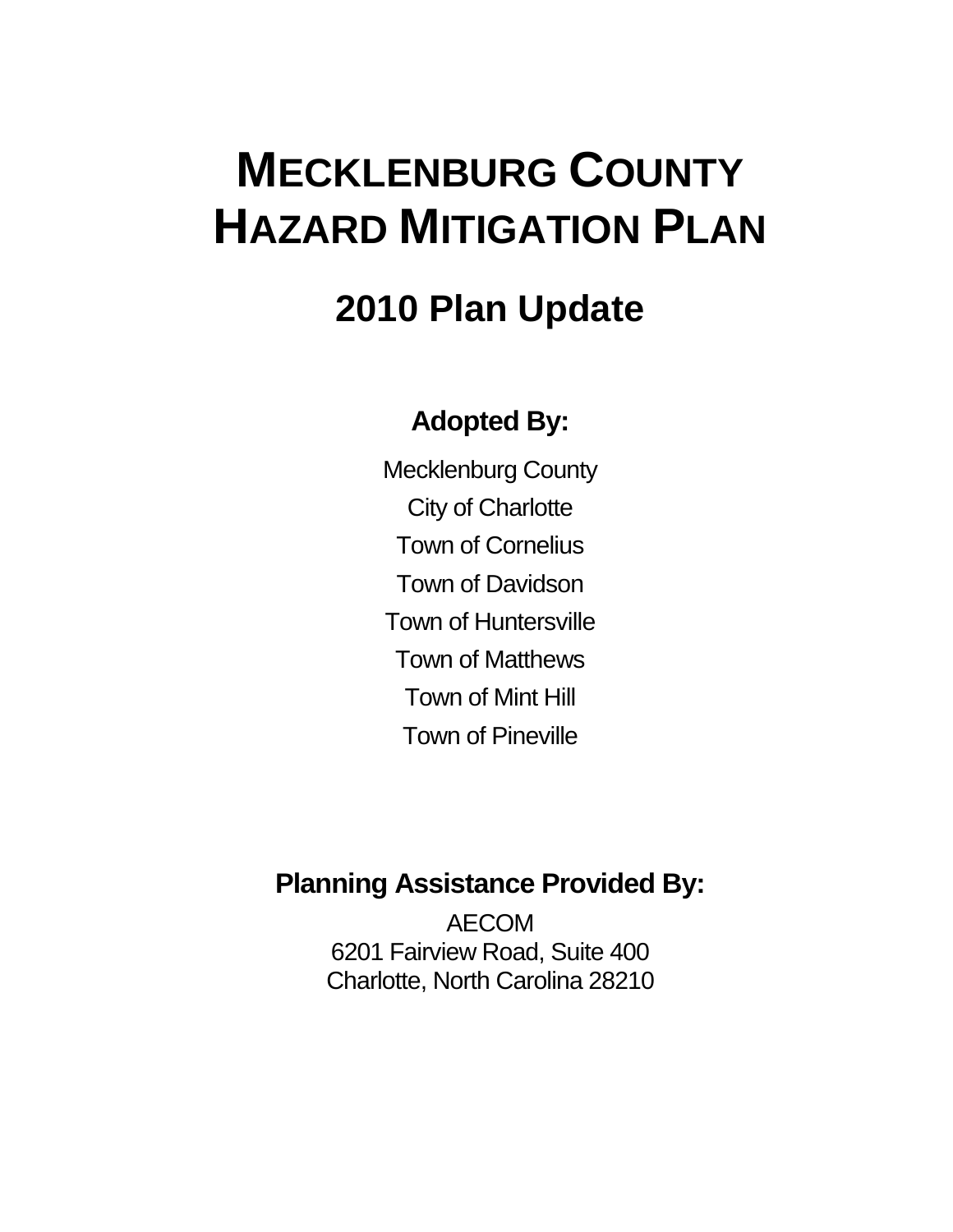# **1INTRODUCTION**

This section provides a general introduction to the Mecklenburg County Multi-jurisdictional Hazard Mitigation Plan and consists of the following five subsections:

- **BACKGROUND**
- PURPOSE
- SCOPE
- AUTHORITY
- PLAN OUTLINE

#### **BACKGROUND**

Natural hazards, such as floods, tornadoes and severe winter storms are a part of the world around us. Their occurrence is natural and inevitable, and there is little we can do to control their force and intensity.

Mecklenburg County and the municipalities participating in this planning process are vulnerable to a wide range of natural hazards that threaten the safety of county residents, and have the potential to damage or destroy both public and private property and disrupt the local economy and overall quality of life.

While the threat from hazards may never be fully eliminated, there is much we can do to lessen their potential impact. The concept and practice of reducing risks associated with known hazards is referred to as *hazard mitigation*.

Hazard mitigation techniques include both structural measures, such as strengthening or protecting buildings and infrastructure from the destructive forces of potential hazards, and non-structural measures,



and property from [natural]

hazards."

such as the adoption of sound land use or floodplain management policies and the creation of public awareness programs. Effective mitigation measures are often implemented at the county or municipal level, where decisions on the regulation and control of development are made. A comprehensive mitigation approach addresses hazard vulnerabilities that exist today and in the foreseeable future. Therefore it is essential that projected patterns of future development are evaluated and considered in terms of how that growth will increase or decrease a community's hazard vulnerability over time.

As a community formulates a comprehensive approach to reduce the impacts of hazards, a key means to accomplish this task is through the development, adoption, and regular update of a local hazard mitigation plan. A hazard mitigation plan establishes the community vision, guiding principles and the specific actions designed to reduce current and future hazard vulnerabilities.

The Mecklenburg County Multi-jurisdictional Hazard Mitigation Plan (hereinafter referred to as "Hazard Mitigation Plan" or "Plan") is an effective means to incorporate hazard mitigation principles and practices into the day-to-day activities of county and municipal governments. The Plan recommends specific actions designed to protect Mecklenburg County's residents as well as the built environment from those hazards that pose the greatest risk. Identified mitigation actions go beyond recommending structural solutions to reduce existing vulnerability, such as elevation, retrofitting and acquisition projects. Local policies on community growth and development, incentives tied to natural resource protection, and public awareness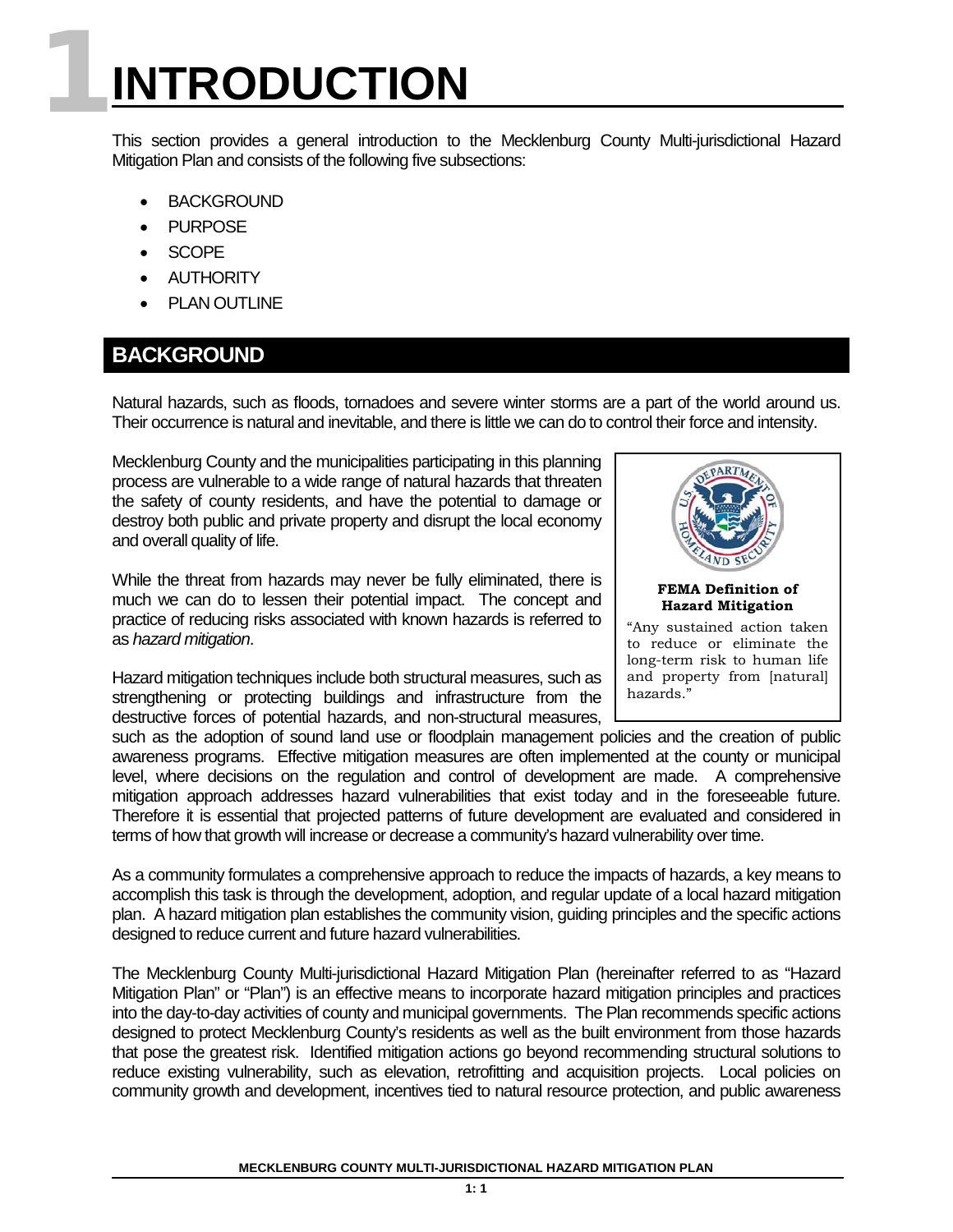and outreach activities are examples of other actions intended to reduce Mecklenburg County's future vulnerability to identified hazards.

#### DISASTER MITIGATION ACT OF 2000

In an effort to reduce the Nation's mounting natural disaster losses, the U.S. Congress passed the Disaster Mitigation Act of 2000 (DMA 2000) to amend the Robert T. Stafford Disaster Relief and Emergency Assistance Act. Section 322 of the Act requires that state and local governments develop and routinely update a hazard mitigation plan in order to remain eligible for pre- and post-disaster mitigation funding. These funds include the Hazard Mitigation Grant Program (HMGP), Pre-Disaster Mitigation (PDM) program, Flood Mitigation Assistance (FMA) program, Repetitive Flood Claims (RFC) program, and the Severe Repetitive Loss (SRL) program, all of which are administered by the Federal Emergency Management Agency (FEMA) under the Department of Homeland Security. Communities with an adopted and federally approved hazard mitigation plan thereby become pre-positioned and more apt to receive available mitigation funds before and after the next disaster strikes.

This Plan was prepared using current FEMA planning guidance and in coordination with the North Carolina Division of Emergency Management in order to ensure that it meets all applicable state and federal mitigation planning requirements. This includes conformance with FEMA's latest *Local Multi-Hazard Mitigation Planning Guidance* (dated July 1, 2008). A *Local Hazard Mitigation Plan Update Checklist*, found in *Appendix B*, provides a summary of FEMA and NCEM's current minimum standards of acceptability and notes the location within the Plan where each planning requirement is met.

#### **PURPOSE**

The general purpose of this Hazard Mitigation Plan is to:

- protect life and property by reducing the potential for future damages and economic losses that result from natural hazards;
- qualify for additional grant funding, in both the pre-disaster and post-disaster environment;
- speed recovery and redevelopment following future disasters;
- integrate existing flood mitigation documents;
- sustain and enhance existing governmental coordination in Mecklenburg County and demonstrate a firm local commitment to hazard mitigation principles; and
- comply with state and federal requirements tied to local hazard mitigation planning.

#### **SCOPE**

This Hazard Mitigation Plan will be updated and maintained to continually address those natural hazards determined to be of high and moderate risk as defined by the results of the risk assessment (see "Conclusions on Hazard Risk" in Section 6: *Vulnerability Assessment*). Other natural hazards that pose a low or negligible risk will continue to be evaluated during future updates to the Plan in order to determine if they warrant additional attention, including the development of specific mitigation measures intended to reduce their impact.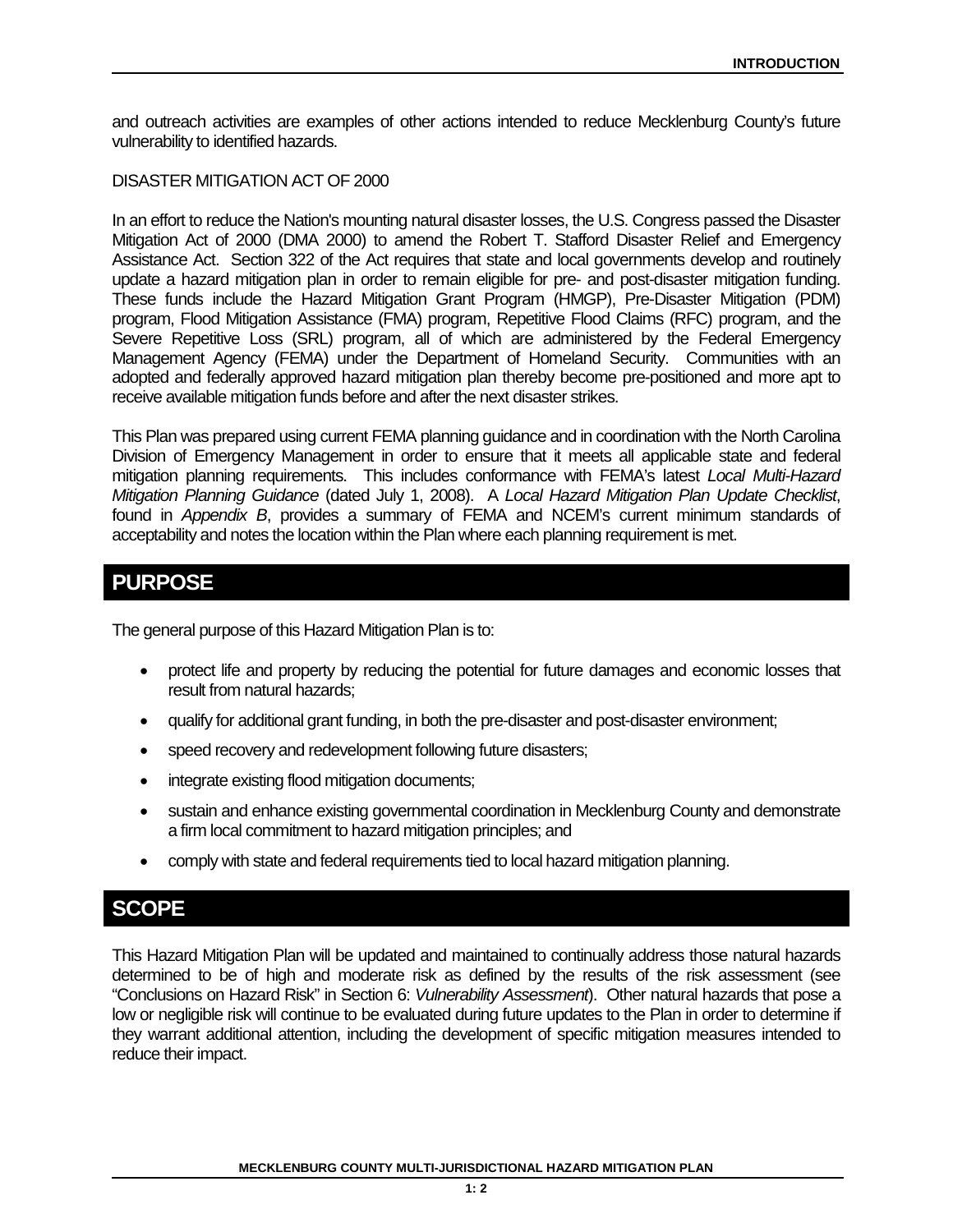The planning area<sup>1</sup> includes unincorporated areas of **Mecklenburg County**, the City of **Charlotte** and the towns of **Cornelius**, **Davidson**, **Huntersville**, **Matthews**, **Mint Hill** and **Pineville**.

#### **AUTHORITY**

This Hazard Mitigation Plan has been adopted by Mecklenburg County in accordance with the authority and police powers granted to counties as defined by the State of North Carolina (N.C.G.S., Chapter 153A). This Hazard Mitigation Plan has also been adopted by the City of Charlotte, Town of Cornelius, Town of Davidson, Town of Huntersville, Town of Matthews, Town of Mint Hill and the Town of Pineville under the authority granted to cities and towns as defined by the State of North Carolina (N.C.G.S., Chapter 160A). Copies of all local resolutions to adopt the Plan are included in Appendix A.

This Plan was developed in accordance with current state and federal rules and regulations governing local hazard mitigation plans. The Plan shall be monitored and updated on a routine basis to maintain compliance with the following legislation:

- Section 322, Mitigation Planning, of the Robert T. Stafford Disaster Relief and Emergency Assistance Act, as enacted by Section 104 of the Disaster Mitigation Act of 2000 (P.L. 106-390) and by FEMA's Interim Final Rule published in the Federal Register on February 26, 2002, at 44 CFR Part 201.
- North Carolina General Statutes, Chapter 166A: North Carolina Emergency Management Act, as amended by Senate Bill 300: An Act to Amend the Laws Regarding Emergency Management as Recommended by the Legislative Disaster Response and Recovery Commission (2001).

#### **PLAN OUTLINE**

This Hazard Mitigation Plan is divided into ten major sections, each of which is briefly introduced and described below. It also includes several appendices for additional or supplemental items not included in the main body of the plan, including copies of local adoption resolutions and a completed *Local Hazard Mitigation Plan Update Checklist*.

This *Introduction* (Section 1) provides some background on hazard mitigation planning and the Disaster Mitigation Act of 2000, and then defines the purpose, scope and authority of the plan as adopted by Mecklenburg County and its incorporated municipalities. It also provides the following outline of each section making up the plan.

The *Planning Process*, found in Section 2, fully documents the process by which Mecklenburg County and its participating municipal jurisdictions have prepared and updated this plan. This includes describing the key steps involved in the processes followed, who was involved (the planning team) and full descriptions of community meetings and workshops, how the public and other stakeholders were notified and involved, and how each of the municipal jurisdictions participated in the process.

The *Community Profile*, located in Section 3, describes the general makeup of Mecklenburg County and participating municipalities, including prevalent geographic, demographic and economic characteristics. In addition, building characteristics and land use patterns are discussed along with some general historical

<span id="page-3-0"></span><sup>1</sup> Refer to Section 3: *Community Profile* for an overview map of Mecklenburg County and other specific details of the planning area.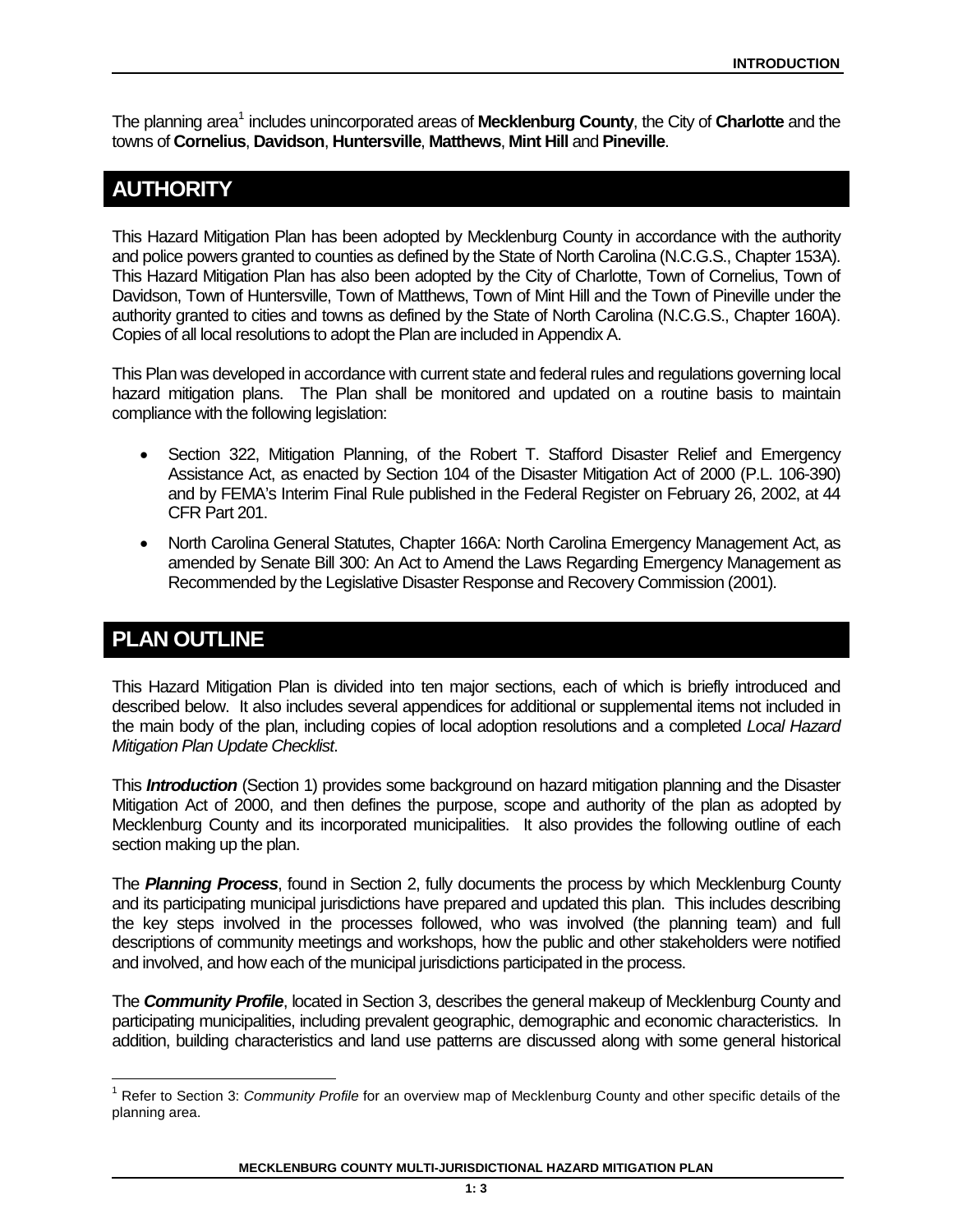disaster data. This baseline information provides a snapshot of the countywide planning area and thereby assists participating officials recognize those social, environmental and economic factors that ultimately play a role in determining community vulnerability to natural hazards.

The Risk Assessment is presented in three separate sections: Section 4: *Hazard Identification*; Section 5: *Hazard Analysis*; and Section 6: *Vulnerability Assessment*. Together, these sections serve to identify, analyze and assess Mecklenburg County's overall risk to natural hazards. The risk assessment also attempts to define any hazard risks that may uniquely or exclusively affect localized areas within the participating jurisdictions. The risk assessment builds on available historical data from past hazard occurrences, establishes hazard-by-hazard profiles, and culminates in a hazard risk ranking based on conclusions about the frequency of occurrence, potential impact, spatial extent, warning time and duration of each hazard. FEMA's HAZUS®MH loss estimation methodology was also used in evaluating known hazard risks according to their relative long-term cost, measured in expected damages. The risk assessment is designed to assist communities seek the most appropriate mitigation actions to pursue and implement—focusing their efforts on those hazards of greatest concern and those assets, structures or planning areas facing the greatest risk.

The *Capability Assessment*, found in Section 7, provides a comprehensive examination of Mecklenburg County and participating jurisdictions capacity to implement meaningful mitigation strategies and identifies existing opportunities to increase and enhance that capacity. Specific capabilities addressed in this section include planning and regulatory capability, staff and organizational (administrative) capability, technical capability, fiscal capability, and political capability. Information was obtained through the use of detailed survey questionnaires and an inventory and analysis of existing plans, ordinances and relevant documents. The purpose of this assessment is to identify any existing gaps, weaknesses or conflicts in programs or activities that may hinder mitigation efforts, and to identify those activities that should be built upon in establishing a successful hazard mitigation program.

*The Community Profile,* Risk Assessment*, and Capability Assessment* collectively serve as a basis for determining the goals for the Hazard Mitigation Plan, each contributing to the development, adoption and implementation of a meaningful *Mitigation Strategy* that is based on accurate background information.

The *Mitigation Strategy*, found in Section 8, consists of broad goal statements as well as the identification and evaluation of mitigation techniques for each jurisdiction participating in the planning process to consider in addressing their own unique hazard risks. The strategy provides the foundation for detailed *Mitigation Action Plans*, found in Section 9, that link jurisdictionally specific mitigation actions to locally assigned implementation mechanisms and target completion dates. Together, these sections are designed to make the Plan both strategic and functional through the identification of long-term goals and near-term actions that will guide day-to-day decision-making and project implementation.

In addition to the identification and prioritization of possible mitigation projects, emphasis is placed on the use of program and policy alternatives to help make Mecklenburg County and participating municipalities less vulnerable to the damaging forces of nature while improving the economic, social and environmental health of the community. The concept of multi-objective planning was emphasized throughout the plan development and update process, with local representatives from each jurisdiction being encouraged to seek ways to link hazard mitigation policies and programs with other complimentary community goals that may be related to housing, economic development, downtown revitalization, recreational opportunities, transportation improvements, environmental quality, land development, and public health and safety. Specific examples already proven effective in Mecklenburg County include the acquisition of flood-prone properties, the creation of urban greenways and open space in the floodplain, improving water quality through the reduction in non-point source pollution, and the delineation of floodplain boundaries that account for the impact of future development. Each of these proactive and interconnected measures